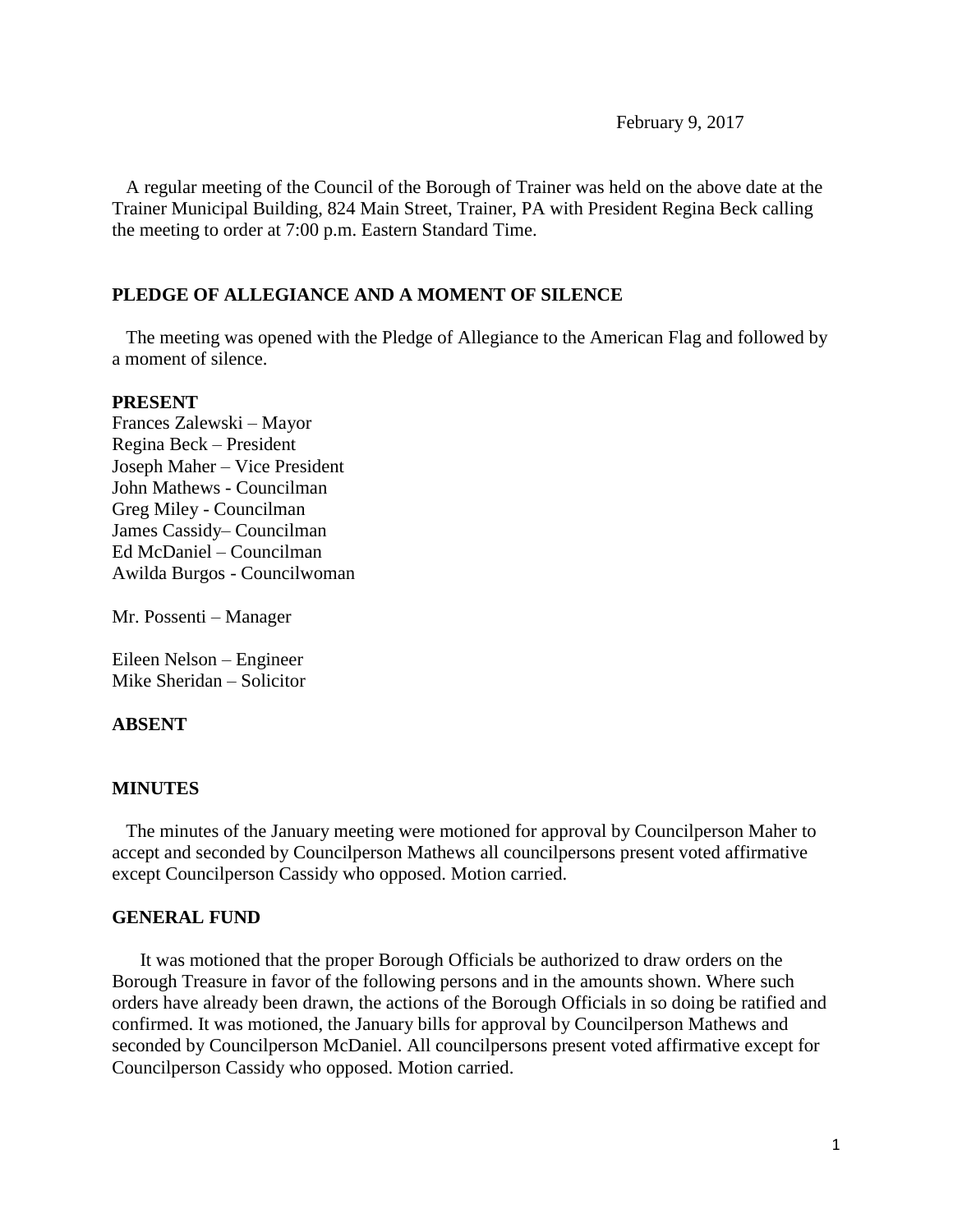| Paychex Invoice                 | Jan. Monthly payroll             | $-93.04$    |
|---------------------------------|----------------------------------|-------------|
| <b>DCED</b>                     | 2016 4th1/4 Reporting            | $-84.00$    |
| Paychex Invoice                 | Jan. 6 Biweekly payroll          | $-161.75$   |
| Paychex Invoice                 | Jan. 6 Detail payroll            | $-99.86$    |
| Walmart                         | <b>Code Office Flash Drives</b>  | $-16.90$    |
| Victoria Okolowski              | Petty Cash                       | $-300.00$   |
| <b>U S Postal Service</b>       | 3 large letters mailed           | $-3.66$     |
| Chief Mark DelVecchio           | <b>Chief's Banquet</b>           | $-440.00$   |
| A.R.D. Uniform                  | Police uniforms                  | $-714.00$   |
| Metro Technology                | <b>Alert/Care Services</b>       | $-1,986.00$ |
| Radio Communications            | Police vehicle light repair      | $-190.00$   |
| Witmer Public Safety            | Police equipment                 | $-85.00$    |
| De Co Assoc of Boroughs         | 2016 and 2017 Dues               | $-64.00$    |
| PECO - Municipal Bldg.          | Municipal Bldg                   | $-838.62$   |
| Peco-Penna. Ave                 | Penna. Ave                       | $-40.77$    |
| <b>Chester Water - Hydrants</b> | Hydrants                         | $-1,195.10$ |
| <b>Comcast Cable</b>            | Cable service                    | $-78.44$    |
| Chester Water - Hwy garage      | <b>Highway Garage</b>            | $-50.13$    |
| Charles Higgins & Sons          | Street Light maintenance         | $-1,280.70$ |
| <b>B&amp;L</b> Disposal         | Trash removal                    | $-6,077.00$ |
| Home Depot                      | Supplies, lock salt, keypad      | $-402.87$   |
| <b>Stantec Consulting</b>       | <b>Professional Services</b>     | $-4,646.75$ |
| 21st Century Media              | <b>Advertising Public Notice</b> | $-361.01$   |
| Wayne Radio & TV                | Mrap, radios (Grant)             | $-3,985.00$ |
| Videon                          | Police vehicle                   | $-144.00$   |
| Sunoco - SunTrak                | Police vehicle fuel              | $-1,851.78$ |
| Galls Incorporated              | Police equipment                 | $-116.00$   |
| <b>U S Postal Service</b>       | Roll stamps Code Office          | $-47.00$    |
| Paychex Invoice                 | Jan 20 Biweekly w-2 processing   | $-391.61$   |
| Paychex Invoice                 | Jan 20 Detail                    | $-96.45$    |
| TD Card Services                | QB, web services, tractor parts  | $-1,621.20$ |
| Pa State Assn of Boroughs       | Who's Who 2017                   | $-40.00$    |
| <b>Integral Systems Corp</b>    | Computer maintenance/repair      | $-75.00$    |
| Spirit Media Group, Inc.        | <b>Advertising Public Notice</b> | $-352.10$   |
| Chester Water - Municipal       | Municipal Bldg                   | $-44.37$    |
| <b>Chester Water Authority</b>  | Penna. Ave                       | $-36.30$    |
| Chester Water - HJP             | HJ Park                          | $-18.36$    |
| Witmer Public Safety            | Police equipment                 | $-184.90$   |
| Charles Higgins & Sons          | Street Light maintenance         | $-342.04$   |
| <b>Taser International</b>      | Tasers (Grant)                   | $-4,889.70$ |

# **JANUARY GENERAL FUND BILLS**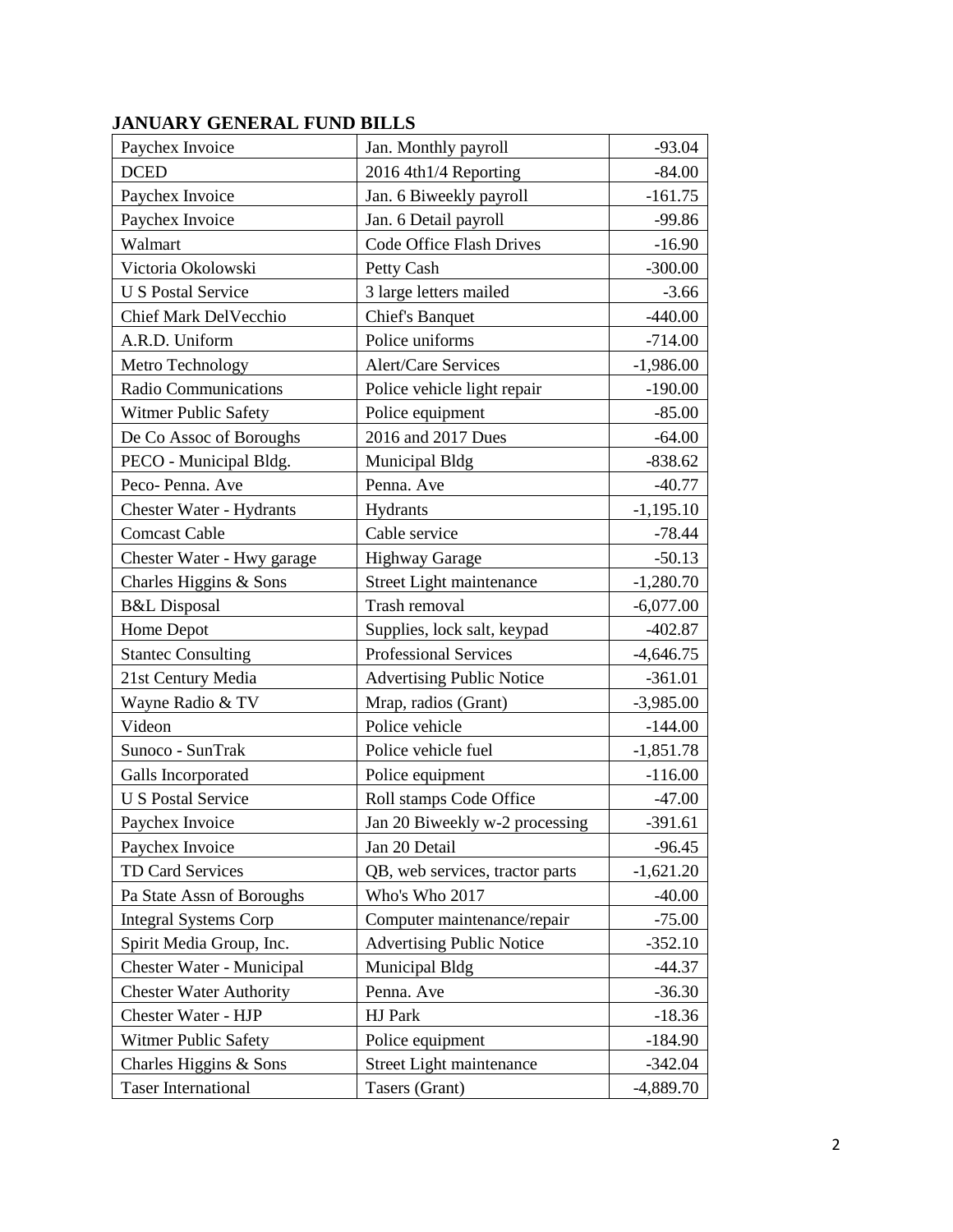| De Valley Vet Hospital      | 2017 Contract agreement         | $-750.00$    |
|-----------------------------|---------------------------------|--------------|
| Marla McLaughlin, Ph.D.     | DiBello police evaluation       | $-225.00$    |
| Videon                      | Police vehicle repair (Grant)   | -988.54      |
| Red the Uniform Tailor      | Police uniforms                 | $-853.51$    |
| <b>Comcast Cable</b>        | Cable service                   | $-287.22$    |
| PECO-Underpass Lighting     | <b>Underpass Lighting</b>       | $-30.72$     |
| PECO Street Lighting        | <b>Street Lighting</b>          | $-2,021.04$  |
| <b>Comcast Business</b>     | Phone VOIP                      | $-363.95$    |
| Chili's Inspection Services | <b>Inspection Services 2016</b> | $-2,860.00$  |
| Premier Window Tinting      | Police siren and lights (Grant) | $-1,425.00$  |
| Talley's Garage & Towing    | <b>Police Vehicles</b>          | $-444.85$    |
| <b>DCIU</b>                 | <b>Health Benefits</b>          | $-20,850.61$ |
| US-Yellow                   | Yellow page listing             | $-297.00$    |
| <b>Nextel</b>               | Cell phones                     | $-141.28$    |
| Joseph P. Possenti Jr.      | Professional Services           | $-975.00$    |
| J. Michael Sheridan         | Professional Services           | $-2,483.10$  |
| <b>United Concordia</b>     | <b>Dental Coverage</b>          | $-1,722.11$  |
| De Co Solid Waste           |                                 |              |
|                             | <b>Tipping Fees</b>             | $-3,022.22$  |
| Pa One Call System, Inc.    | Monthly fax service             | $-13.97$     |
| Witmer Public Safety        | Police equipment                | $-85.00$     |
| <b>SERVPRO</b>              | Highway Garage clean-out        | $-1,345.14$  |

## **PAYROLL ACCOUNT**

 It was motioned by Councilperson Maher and seconded by Councilperson Miley that Payroll for the month of January is paid. All Councilpersons present voted affirmative except Councilperson Cassidy who opposed. Motion carried.

## **JANUARY PAYROLL FOR ALL EMPLOYEES**

 Total payroll for the month of January \$83,540.20 Payroll includes reimbursable Police Detail

## **LIQUID FUEL BILLS**

Liquid Fuel Bills for the month of January meeting were motioned for approval by Councilperson Mathews and seconded by Councilperson McDaniel; all councilpersons present voted affirmative. Motion carried.

## **JANUARY LIQUID FUEL BILLS**

| Charles A. Higgins<br>Traffic light maintenance/repair |
|--------------------------------------------------------|
|--------------------------------------------------------|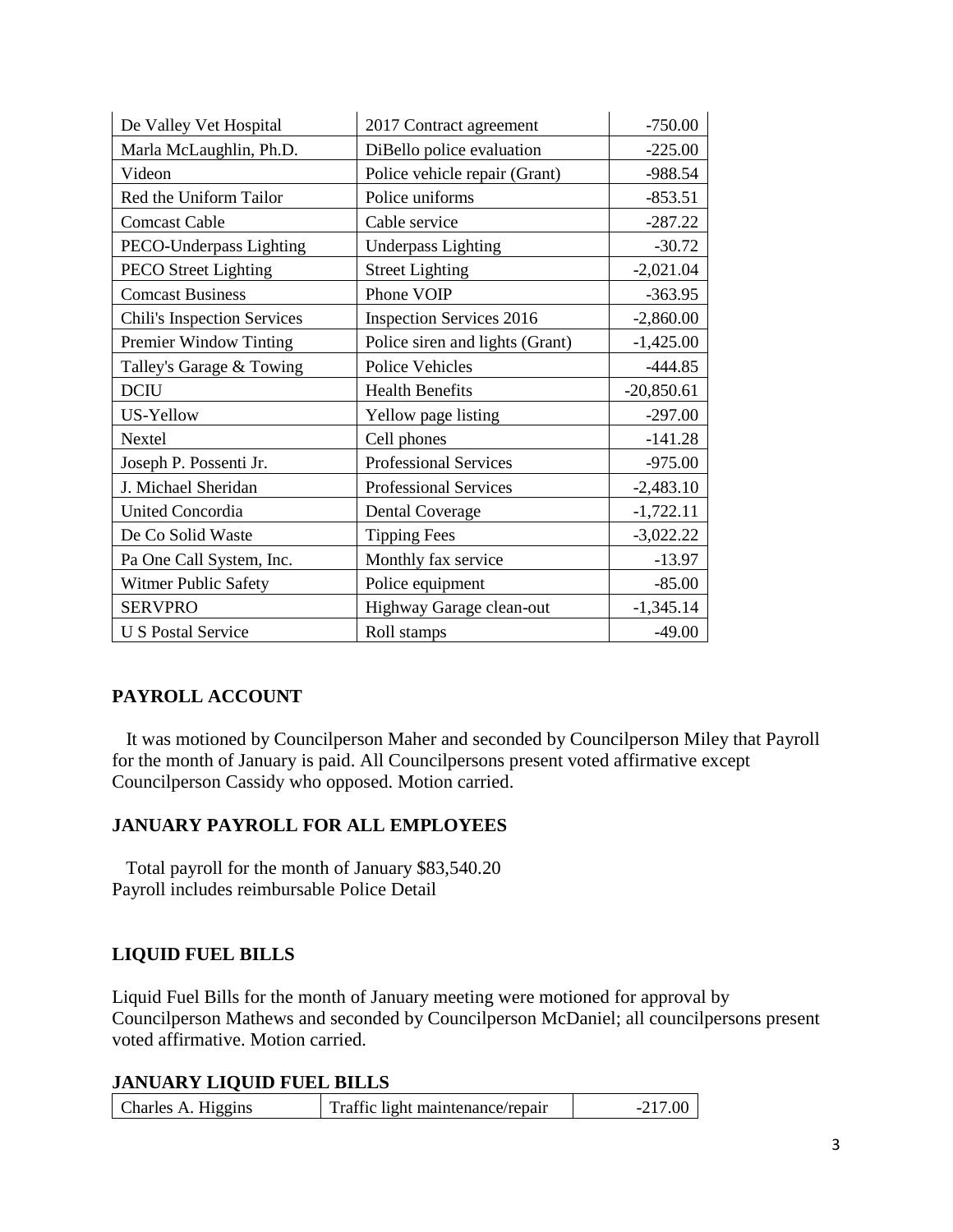| Eastern Salt Company | Road salt               | -950.95   |
|----------------------|-------------------------|-----------|
| Mauger & Co.         | Hwy vehicle fuel        | $-200.45$ |
| PECO                 | <b>Traffic Lighting</b> | $-278.45$ |

## **COMMUNITY CENTER BILLS**

 Community Center Bills for January meeting were motioned for approval by Councilperson Mathews to accept and seconded by Councilperson Miley; all councilpersons present voted affirmative. Motion carried.

| Home Depot                     | Portable heaters                | $-159.88$ |
|--------------------------------|---------------------------------|-----------|
| <b>Chester Water Authority</b> | CC Water                        | $-179.21$ |
| PECO electric                  | CC Electric                     | $-44.96$  |
| PECO gas                       | CC Gas/Electric                 | -547.76   |
| Banta's Bestway Trash Removal  | Dumpster removal                | $-60.00$  |
| Edward Lord                    | Reimburse rental deposit 1/7/17 | $-100.00$ |

### **JANUARY COMMUNITY CENTER BILLS**

## **PERMITS & LICENSE**

The Permits of the January meeting were motioned for approval by Councilperson Cassidy and seconded by Councilperson Burgos all councilpersons present voted affirmative. Motion carried.

### **PERMITS & LICENSE – JANUARY**

| 4 Building permits            | \$2,885.00 |
|-------------------------------|------------|
| 14 Contractor license         | \$1,400.00 |
| 13 C/O Applications           | \$1,225.00 |
| 2 Plumbing permits            | \$280.00   |
| 2 Electrical permits          | \$160.00   |
| 2 Zoning                      | \$550.00   |
| 4 Other Permits/License       | \$380.00   |
| Amount turned over to Borough | \$6,880.00 |

### **CHESTER WATER AUTHORITY**

0 - Street Openings Amount turned over to Borough \$0 **PECO** 0 – Street Openings Amount turned over to Borough \$0 **DELCORA** 0 – Permits Amount turned over to Borough \$0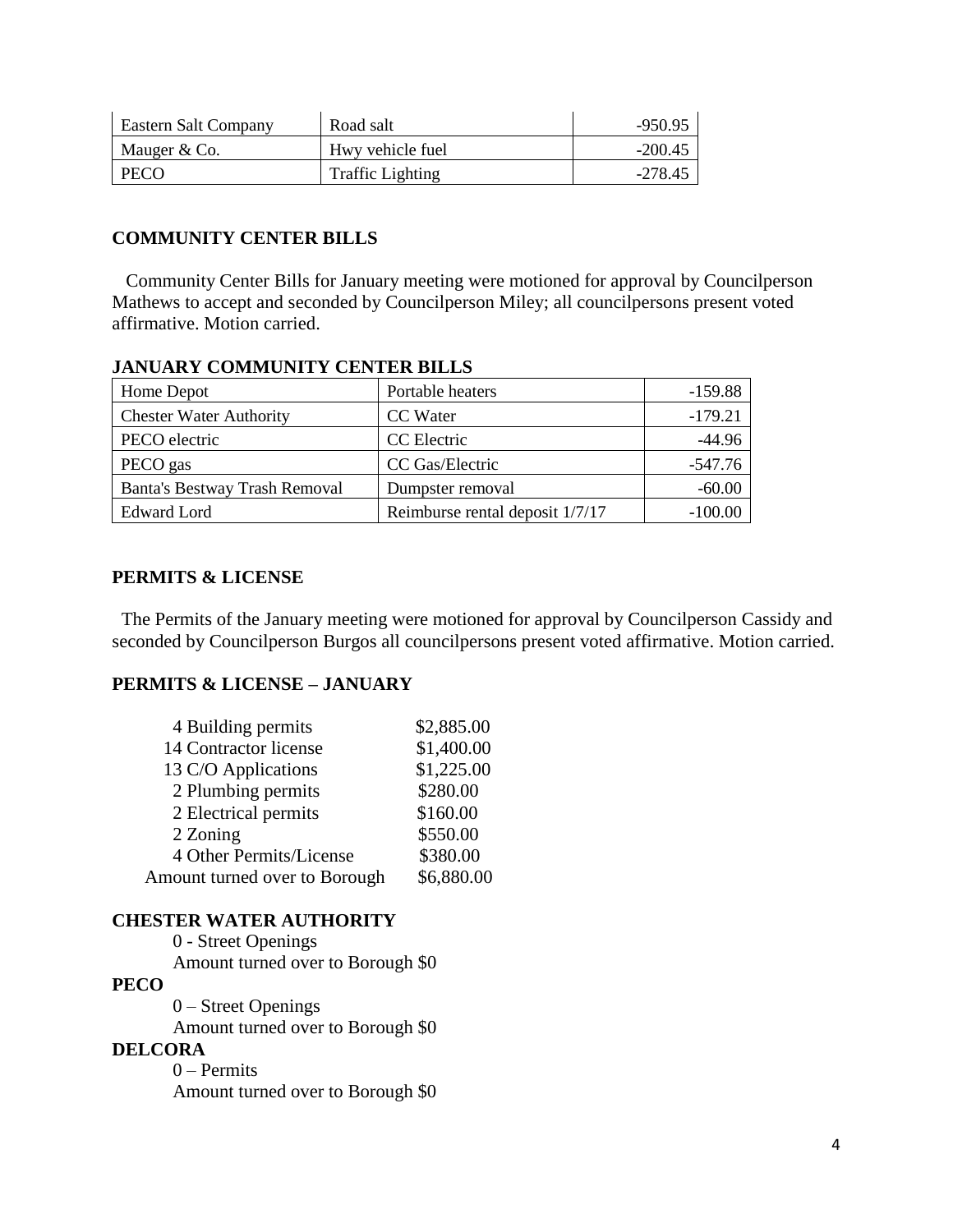## **CORRESPONDENCE**

 It was motioned by Councilperson Maher and seconded by Councilperson Cassidy that the correspondence for January be accepted and any necessary action taken. All Councilpersons present voted affirmative.

## **JANUARY CORRESPONDENCE**

- Received from Keystone an electronic deposits in the amount of \$124,245.75 January EIT distribution.
- Received from Keystone an electronic deposits in the amount of \$500.00 January LST distribution.
- Received from Delaware County Monthly Deed Reconciliation for December and a check in the amount of \$558.60
- Received from Delaware County Tax Claim Monthly for December and a check in the amount of \$2,389.82.
- Received from Delaware County January Monthly Transfer Report.
- Received from Durham & James a letter dated January 26, 2017 in regards to Notice of Zoning Hearing.
- Received from DEP an Earth disturbances inspection report.
- Received from De. Co. Planning Department a letter dated January 27, 2017 in regards to Economic Development Plan 2017.
- Received from Boeing a letter dated February 2, 2017 in regards to Storage Tank and Spill prevention.
- Received from Monroe a copy of a letter dated January 24, 2017 sent to DEP in regards Initial Notification of Reportable Release Form.
- Received from Veolia Energy a letter dated February 1, 2017 in regards to Annual Public Notice 2017.
- Received from PennDOT a letter in regards to Liquid Fuels reimbursement.
- Received from Stantec the 2017 County Aid Application.

# **QUESTIONS AND COMMENTS FROM AUDIENCE ON CORRESPONDENCE**

None

# **ANY MATTERS THAT NEED COUNCILMANIC ACTION**

Liquid Fuel account needs to be reimbursed for the purchase of the Dump Truck in the amount of \$15,149.21. Councilperson Cassidy made the motion to reimburse Liquid Fuels, Councilperson Burgos seconded the motion. All Councilpersons present voted affirmative.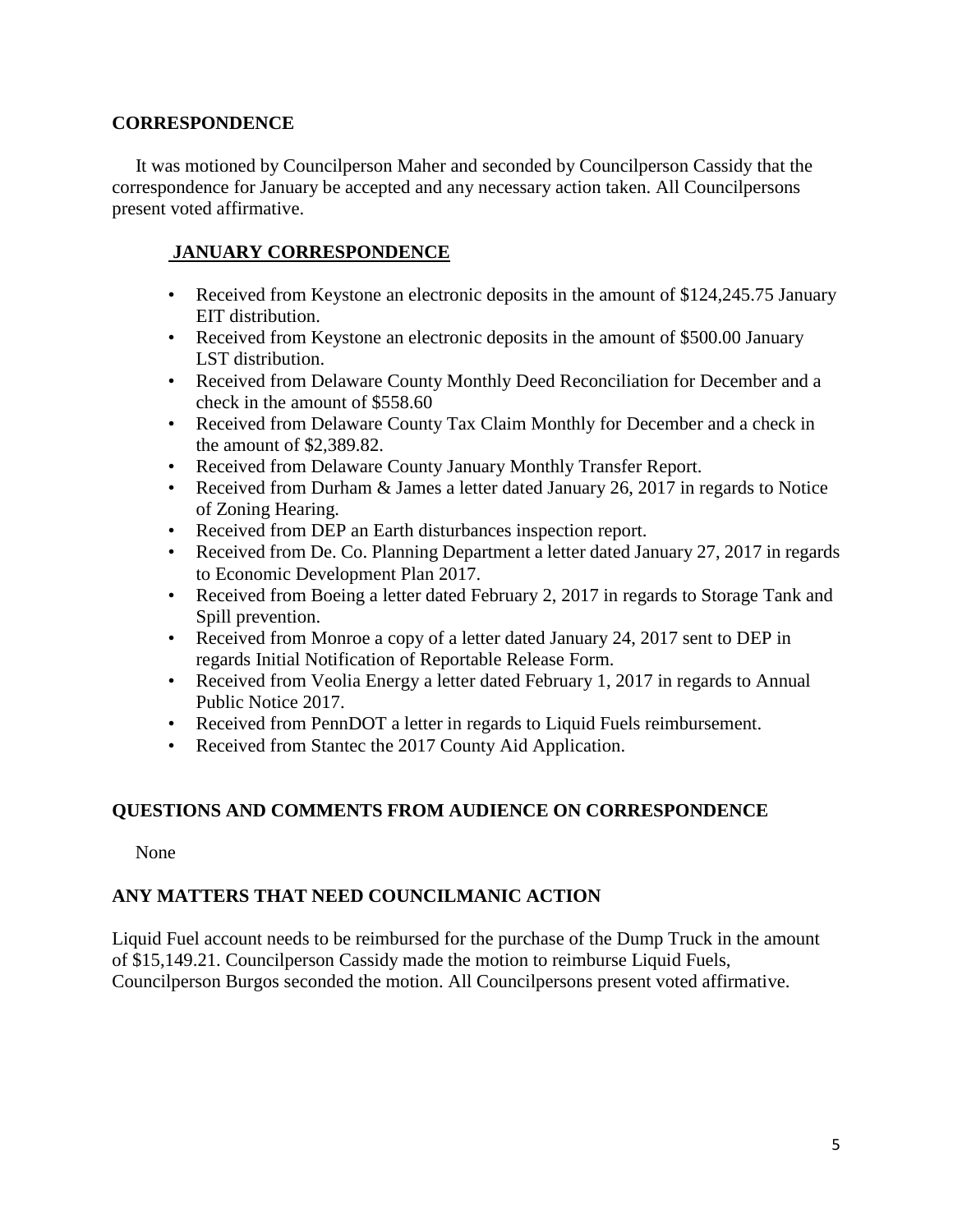### **COMMITTEE REPORTS**

#### **MAYOR**

Mayor Zalewski read a letter from Brookhaven Police Department for commending K9 Officer Musso and Ozzy for their assistance during a robbery.

She is receiving complaints about trash being put out without being in cans and out too early to the curb, sometimes days ahead. Borough Ordinance state trash is not to be put out to curb before 6pm the night before scheduled pick-up.

 **\*POLICE CHIEF –** Chief Priscopo had nothing to report.

### **MANAGER**

 Joe Possenti stated he looked into grants for tree removal in the park which are matching and the state is more interested in the planting of trees. Are looking into tree revitalization grants. A report from Monroe in regards to EIT shows that the EIT income will be consistent moving forward.

Need to set a meeting to begin the Police negotiations.

Mark Possenti addressed Act 133 from the state in regards to property sales and certificate of occupancy inspections. He explained the new regulations and discussed the many concerns involved.

Joe stated there is a concern with the copier and printer situations and the possibility of putting a copier in the Police station, eliminating most printers and the fax machines. The copiers will be networked and overall save money.

#### **FINANCE**

Councilman Maher had nothing to report.

#### **MUNICIPAL BUILDING/RECREATION**

Councilman Mathews stated that the Rec Board is interested in a craft fair in March. April 8<sup>th</sup> is the Easter Egg Hunt in the park from  $12 - 3$ pm with a rain date of April 9<sup>th</sup>. May 29<sup>th</sup> is the Memorial Day service at Borough Hall 12pm. May  $6<sup>th</sup>$  possibly a taco fest from  $12 - 3$ pm. Jennifer brought up weekend activities in July and August for the kids. Around Aug.  $5^{\text{th}}$  having another Bacon Fest. Sept.  $16<sup>th</sup>$  is the tentative date for Community Day. Dec.  $1<sup>st</sup>$  will be the close of the registration for lunch with Santa on the  $9<sup>th</sup>$ .

Buildings, we are looking to replace more lights in the Police station with the LED lights.

### **FIRE/PARKS/ENVIRONMENT**

 Councilman Cassidy stated welcome to Trainer's February Council meeting for 2017. Only 5 more weeks to summer.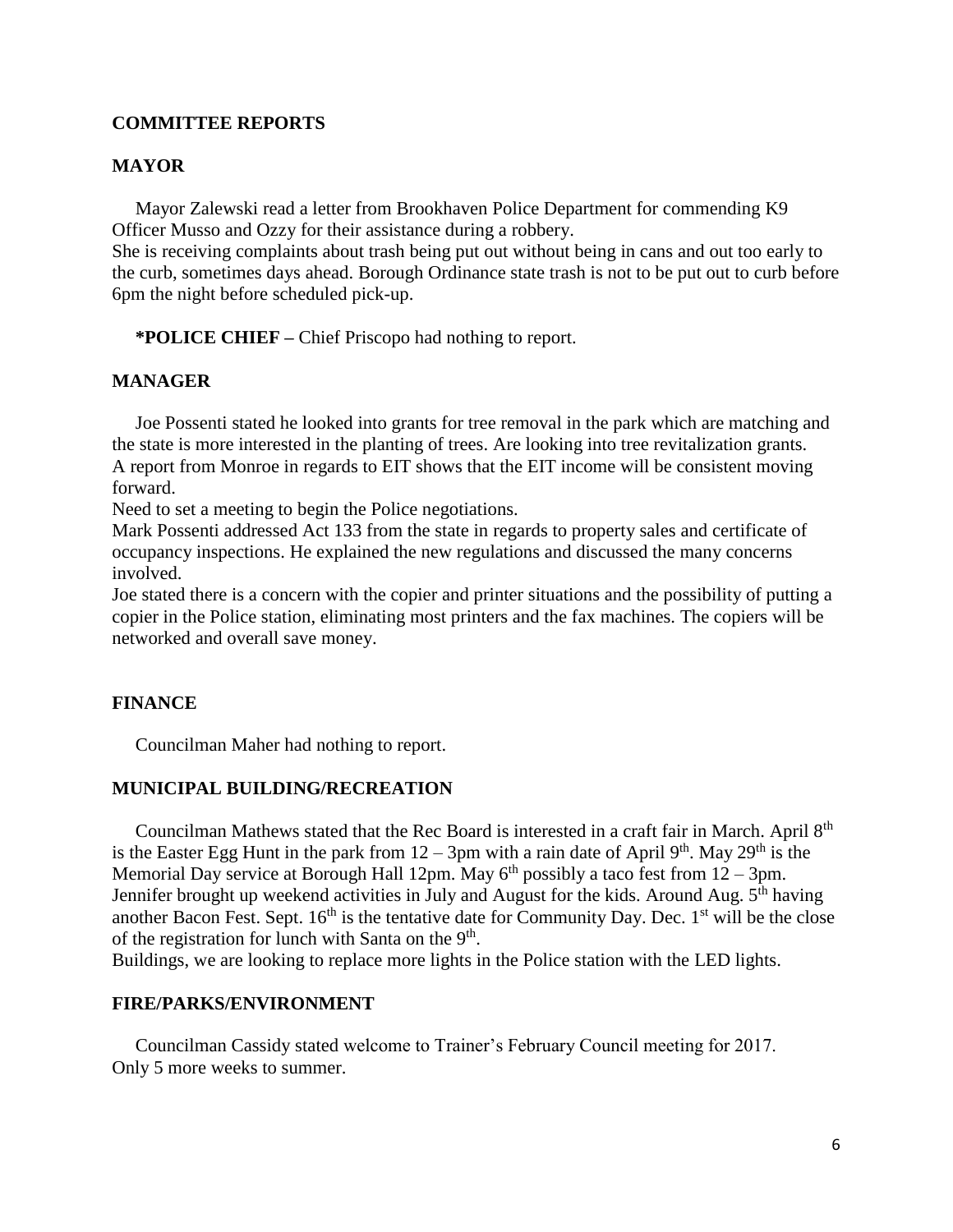Playground equipment is being repaired or replaced on the  $3<sup>rd</sup>$  street playground. I will be delivering letters to all residents in the area asking to please help us keep this park by reporting any incidents that they may see. If this equipment is vandalized again and no one sees it, we want to apologize in advance but the equipment will not be replaced. History shows that this park has had more maintenance than any other playground in the borough with no-one seeing who did it. Helping to keep it clean will also help keep the youngsters safe while playing.

Henry Johnson Park has been inspected by a tree maintenance service. Many trees are in need of removal and dead branches removed. Thankfully, one of our guys can do most of the work and the cost will be lower than the estimate provided which was about \$9,500.

We will also be planting new trees to replace some damaged ones so if anyone wants to dedicate one to a family member or close friend, please call Borough Hall with your request. Leave your name and phone number in case we need to contact you for more information.

One of the bus shelters along 9<sup>th</sup> street was damaged. It is being replaced but at a different location that will provide shelter at a stop that is utilized.

On the job front, Acme, Giant, Sun Oil, Popeye's in Aston and Delcom (911) are hiring. The firehouse is also looking for volunteers and as I have stated many times in the past, this is the most rewarding job when you are part of the team that saves someone or someone's property, so please volunteer or encourage someone to join.

You hear a lot about different scams or fraud actions these days. I would like to share something that I witnessed recently and this affects every property owner/tenant in Trainer. Some rental properties had water service terminated due to lack of paying their sewer bills. The landlord came and turned it back on. It is on record that one property has not had water service since 2014 so no sewer bills were being paid. Guess who is paying for this? The surcharge we pay is divided up by property. I do not know that when the water service is turned off, the landlord is not to come behind them and turn it back on. So if you see this, report it. Call CWA.

The monthly fire report for January as follows: Total Alarms 24, 12 Hrs 10Min in service, 82 Total man hours, 1Hr 5Min pump operated, 10 structure fires, 5 non-structure fires, 2 accidents, 2 hazardous conditions

A lot of trees need to be replaced in the park. Possibly working on the project on April 22<sup>nd</sup> which is Earth Day

### **PUBLIC SAFETY/BOH**

 President Beck read January Code Enforcement report as follows: issued 16 building permits, 19 Contractor licenses, 23 C/O's, 2 zoning permits and numerous Occupancy and property maintenance violations.

Charley Remaley requested an Executive to discuss the possible litigation of a property.

### **COMMUNITY OUTREACH/NEWSLETTERS**

 Councilwoman Burgos stated she has pamphlets for Job Corps and Landlord/Tenant rights. Also weatherization applications and CAADC info for income tax prepared for no cost.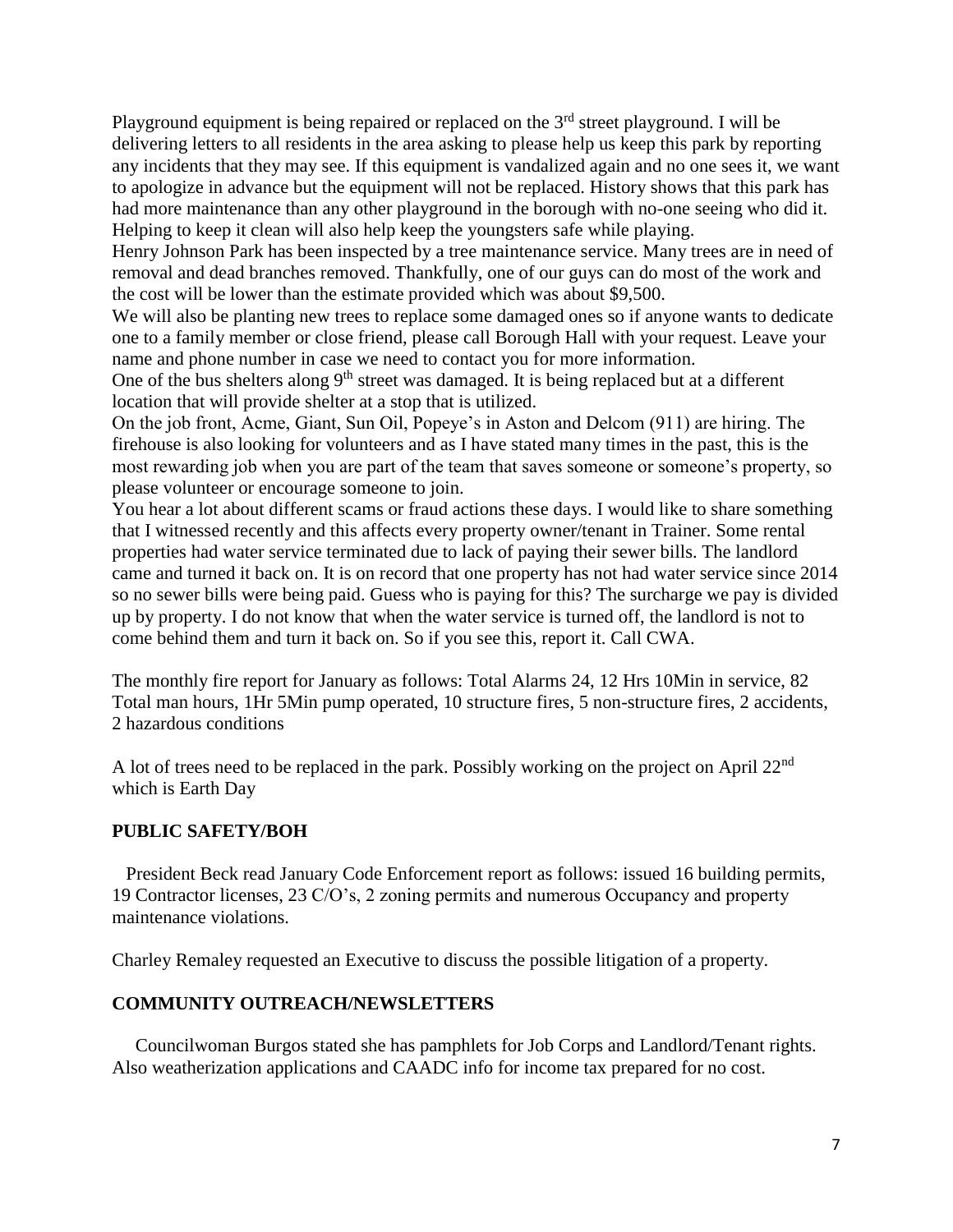## **COMMUNITY REDEVELOPMENT**

Councilman Ed McDaniel stated he called Media to schedule an appointment to discuss redevelopment. Eileen stated that she spoke with the County and they would like to see a plan in place and a list of properties that may be utilized.

## **HIGWAY/STREET LIGHTS**

 Councilman Miley the garages are down except for the salt area at this time. Has an estimate for \$8800.00 to demo the Borough owned property on Wilcox St. Councilman Cassidy will contact the fire department to see if interested on using the property for training purpose before being demolished.

## **CODE ENFORCEMENT OFFICER**

Nothing to report.

## **TAX COLLECTOR**

Mark Possenti stated the bills have been mailed and taxes are being collected. The discount period end March 31. Hours for collecting tax bills will be Monday morning 9 – 11am and Thursday evenings 5:30 – 7pm.

## **SCHOOL BOARD DIRECTOR**

Mary Magaw was absent.

### **MONROE ENERGY**

 Adam Gattuso stated the Heavy Haul project is complete and thanked all involved and affected for their cooperation.

### **ENGINEER**

Eileen stated a motion is needed to adopt Resolution 1031 for the 2017 County Aid Application, requesting \$2,565. to assist in road improvements. Councilperson Maher made the motion, Councilperson McDaniel seconded the motion. All Councilpersons present voted affirmative. All Councilpersons present voted affirmative. Motion carried.

### **Engineer's Report**

## **Trainer Pointe**

The developer advised they will complete remaining items including additional restoration by this Spring.

We are awaiting a formal reply from the developer regarding Mr. Werner's complaint of the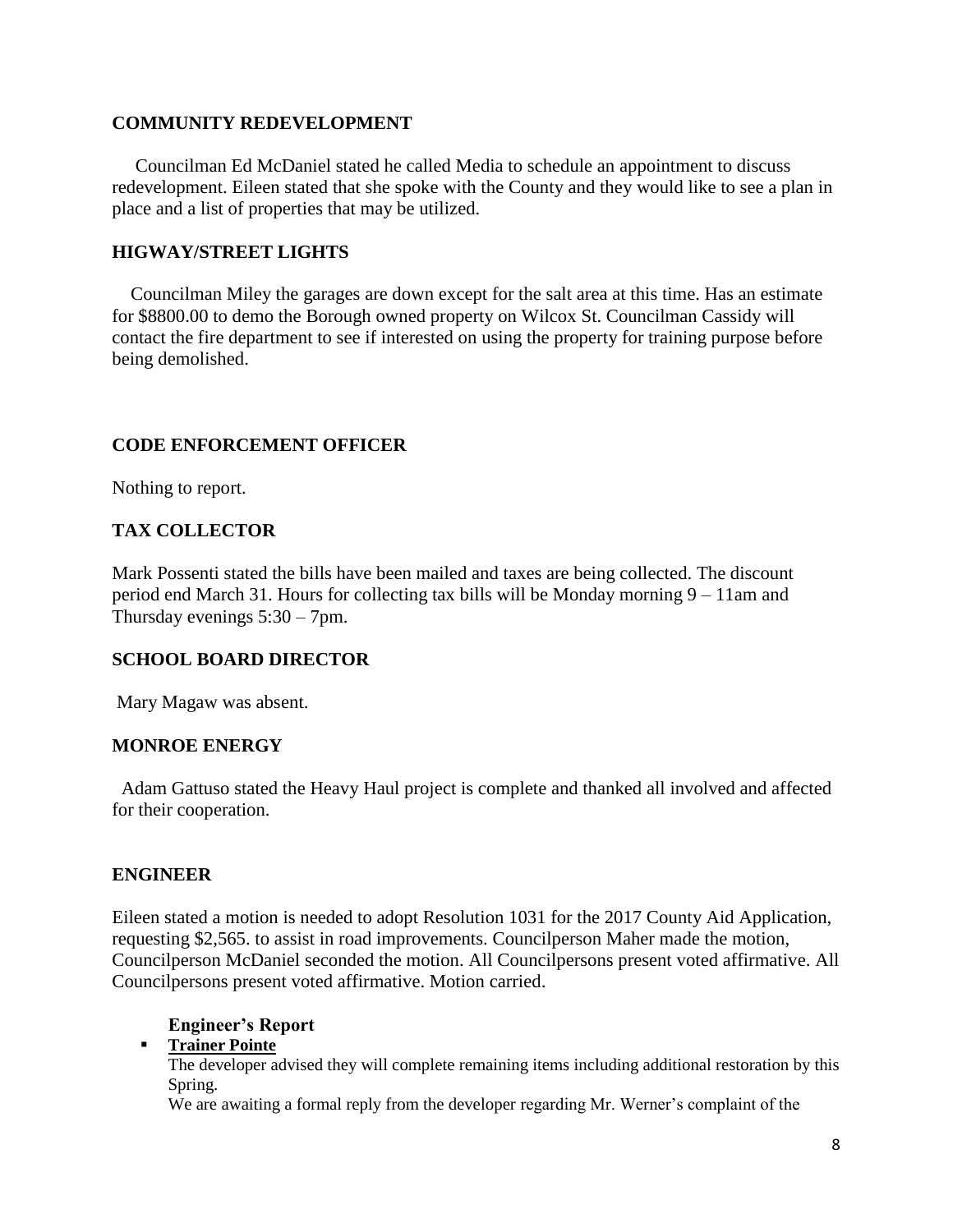damaged concrete pad, asphalt paving and fence.

The developer has requested the status of the remaining escrow funds. We are working with the Borough Secretary on the amount.

**Monroe Energy**

Tier 3 Low Sulphur – Phase 1A ULSG Construction and Facilities Erosion Control Permit Project is underway.

- **Infrastructure Items**
	- ▶ Baker Street and Yates Ave.

PennDOT confirmed these were added to the inventory. We are awaiting PennDOT's response regarding the additional roadways requested by the Borough.

- $\triangleright$  We are corresponding with Mr. Brown regarding restoring the damaged pavement through Henry Johnson Park and will inform the Borough of the outcome.
- **200 Price Street-Metro Container** Construction is underway.
- **Eske Developers, LLC – Nealy Blvd. (McCarthy Tire)** We reviewed the site and will provide an updated punch-list.
- **ADA Curb Ramps**

Construction is substantially complete. We performed periodic site inspections and will perform a final inspection by next week. **We performed an inspection on February 6, 2017 and will issue a punch-list to the contractor.**

### **FY 2017 CDBG Project** We forwarded the resolution adopted at the January Council meeting to the OHCD office.

# **SOLICITOR**

Mike Sheridan stated a motion is needed to authorize the advertisement of Ordinance 756 Parking Violation Fees. Councilperson Maher made the motion to advertise, Councilperson Burgos seconded the motion. All Councilpersons present voted affirmative. Motion carried. A motion is needed to adopt Resolution 1030 to appoint an Electrical Inspector. Inspector appointed is Len Warren and an alternate being United Inspection Agency. Councilperson Maher made the motion to appoint Electrical Inspector, Councilperson Cassidy seconded the motion, All Councilpersons present voted affirmative. Motion carried.

Sheridan mentioned the tax credit offered to volunteers for the fire co. and first responders. He has drawn a draft Ordinance for advertisement if and when Council may be ready. Councilperson Cassidy made a motion to advertise the Ordinance, Councilperson McDaniel seconded the motion. All Councilperson present voted affirmative. Motion carried. Sheridan stated he has an item for Executive.

## **OLD COUNCILMANIC BUSINESS**

None

## **NEW COUNCILMANIC BUSINESS**

Councilman Cassidy stated that if a resident wants to plant a tree in the park to please check with the Borough first and 811 will need to be contacted. The Borough will plant and take care of it.